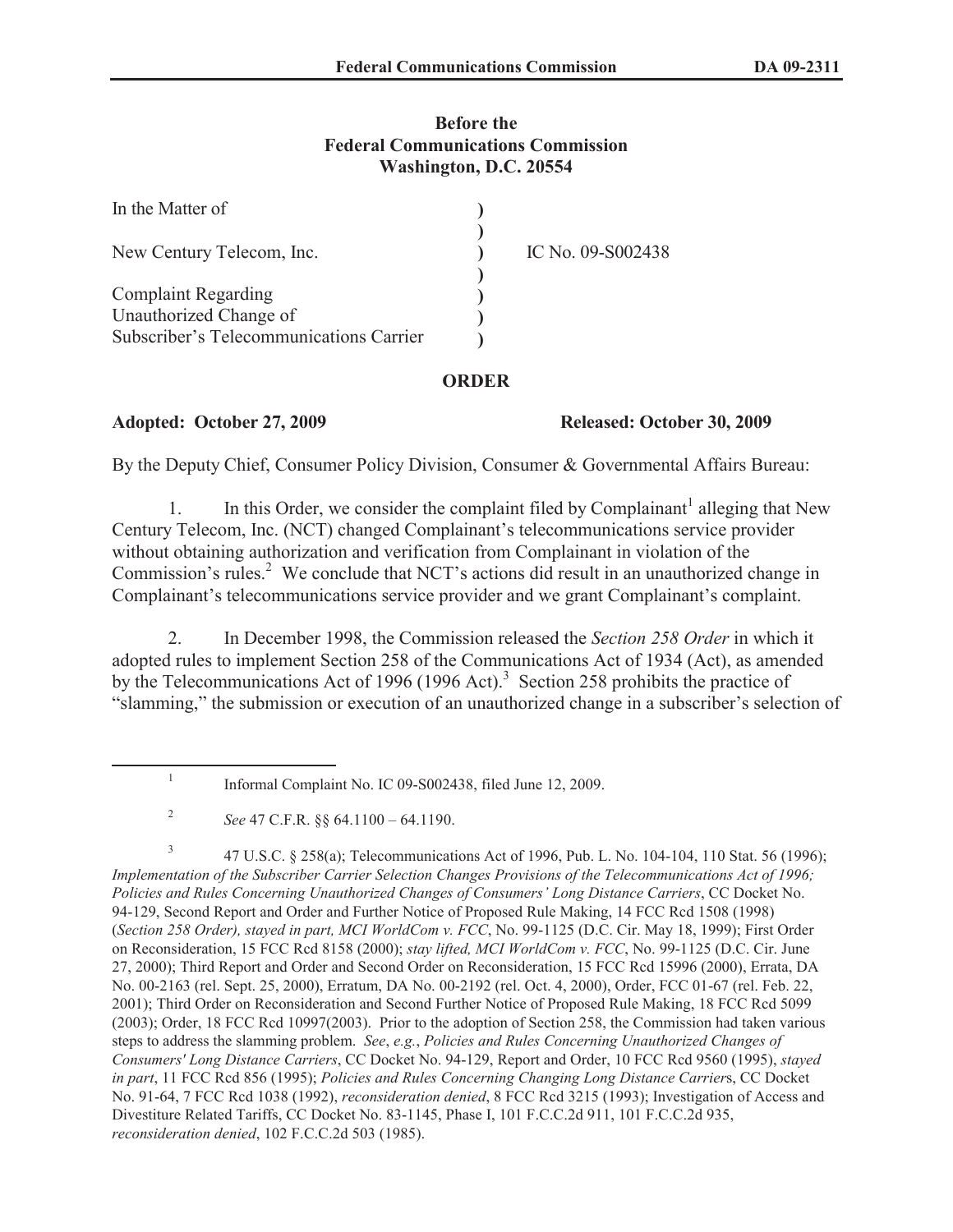a provider of telephone exchange service or telephone toll service.<sup>4</sup> In the *Section 258 Order*, the Commission adopted aggressive new rules designed to take the profit out of slamming, broadened the scope of the slamming rules to encompass all carriers, and modified its existing requirements for the authorization and verification of preferred carrier changes. The rules require, among other things, that a carrier receive individual subscriber consent before a carrier change may occur.<sup>5</sup> Pursuant to Section 258, carriers are absolutely barred from changing a customer's preferred local or long distance carrier without first complying with one of the Commission's verification procedures.<sup>6</sup> Specifically, a carrier must: (1) obtain the subscriber's written or electronically signed authorization in a format that meets the requirements of Section 64.1130; (2) obtain confirmation from the subscriber via a toll-free number provided exclusively for the purpose of confirming orders electronically; or (3) utilize an independent third party to verify the subscriber's order.<sup>7</sup>

3. The Commission also has adopted liability rules. These rules require the carrier to absolve the subscriber where the subscriber has not paid his or her bill. In that context, if the subscriber has not already paid charges to the unauthorized carrier, the subscriber is absolved of liability for charges imposed by the unauthorized carrier for service provided during the first 30 days after the unauthorized change. $8\text{ }$  Where the subscriber has paid charges to the unauthorized carrier, the Commission's rules require that the unauthorized carrier pay 150% of those charges to the authorized carrier, and the authorized carrier shall refund or credit to the subscriber 50% of all charges paid by the subscriber to the unauthorized carrier.<sup>9</sup> Carriers should note that our actions in this order do not preclude the Commission from taking additional action, if warranted, pursuant to Section 503 of the Act.<sup>10</sup>

4. We received Complainant's complaint on June 12, 2009, alleging that Complainant's telecommunications service provider had been changed from AT&T, Inc. (AT&T) to NCT without Complainant's authorization. Pursuant to Sections 1.719 and 64.1150 of our rules,<sup>11</sup> we notified NCT of the complaint and NCT responded on July 9, 2009.<sup>12</sup> NCT

4 47 U.S.C. § 258(a).

5 *See* 47 C.F.R. § 64.1120.

7 *See* 47 C.F.R. § 64.1120(c). Section 64.1130 details the requirements for letter of agency form and content for written or electronically signed authorizations. 47 C.F.R. § 64.1130.

8 *See* 47 C.F.R. §§ 64.1140, 64.1160. Any charges imposed by the unauthorized carrier on the subscriber for service provided after this 30-day period shall be paid by the subscriber to the authorized carrier at the rates the subscriber was paying to the authorized carrier at the time of the unauthorized change. *Id.*

9 *See* 47 C.F.R. §§ 64.1140, 64.1170.

<sup>10</sup> *See* 47 U.S.C. § 503.

<sup>11</sup> 47 C.F.R. § 1.719 (Commission procedure for informal complaints filed pursuant to Section 258 of the Act); 47 C.F.R. § 64.1150 (procedures for resolution of unauthorized changes in preferred carrier).

<sup>6</sup> 47 U.S.C. § 258(a).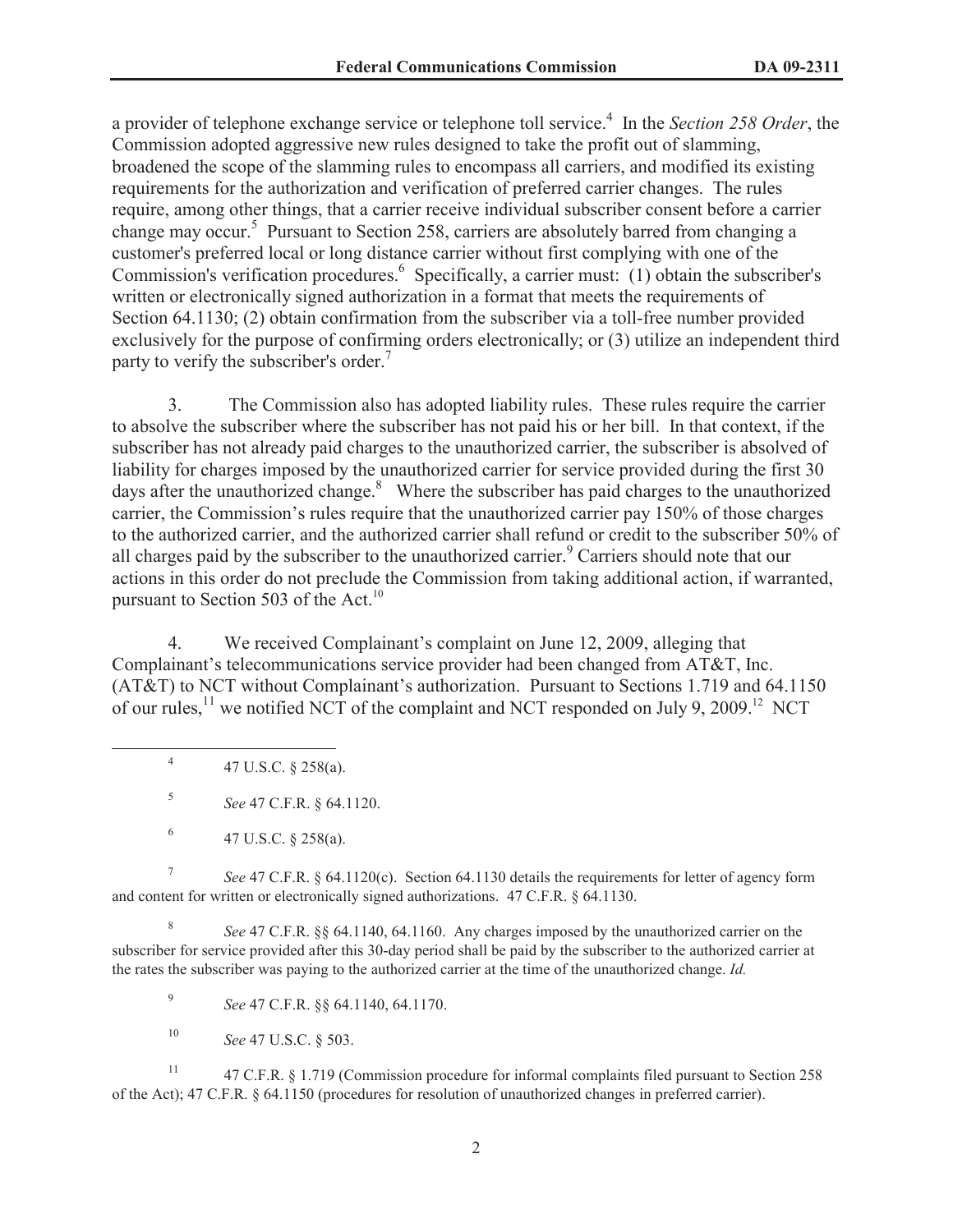states that authorization was received and confirmed through third party verification (TPV). We have reviewed the TPV submitted by NCT with its response. NCT's verifier, failed to convey that long distance service includes international calls. We find that NCT has failed to produce clear and convincing evidence of a valid authorized carrier change by Complainant.<sup>13</sup> Therefore, we find that NCT's actions resulted in an unauthorized change in Complainant's telecommunications service and we discuss NCT's liability below.<sup>14</sup>

5. Pursuant to Section 64.1170(b) our rules, NCT must forward to AT&T an amount equal to 150% of all charges paid by the subscriber to NCT along with copies of any telephone bills issued from NCT to the Complainant.<sup>15</sup> Within ten days of receipt of this amount,  $\angle AT&T$ shall provide a refund or credit to Complainant in the amount of 50% of all charges paid by Complainant to NCT. Complainant has the option of asking AT&T to re-rate NCT charges based on AT&T rates and, on behalf of Complainant, seek from NCT, any re-rated amount exceeding 50% of all charges paid by Complainant to NCT. AT&T must also send a notice to the Commission, referencing this Order, stating that is has given a refund or credit to Complainant. <sup>16</sup> If AT&T has not received the reimbursement required from NCT within 45 days of the release of this Order, AT&T must notify the Commission and Complainant accordingly. AT&T also must notify the Complainant of his or her right to pursue a claim against NCT for a refund of all charges paid to NCT. $^{17}$ 

6. Accordingly, IT IS ORDERED that, pursuant to Section 258 of the Communications Act of 1934, as amended, 47 U.S.C. § 258, and Sections 0.141, 0.361 and 1.719 of the Commission's rules, 47 C.F.R. §§ 0.141, 0.361, 1.719, the complaint filed by Complainant against NCT IS GRANTED.

7. IT IS FURTHER ORDERED that, pursuant to Section 64.1170(b) of the Commission's rules, 47 C.F.R. § 64.1170(b), that NCT must forward to AT&T an amount equal to 150% of all charges paid by the subscriber along with copies of any telephone bills issued from the company to the Complainant within ten (10) days of the release of this order.

(Continued from previous page)

<sup>12</sup> NCT's Response to Informal Complaint No. 09-S002438, received July 9, 2009.

<sup>13</sup> *See* 47 C.F.R. § 64.1150(d).

<sup>14</sup> If Complainant is unsatisfied with the resolution of this complaint, Complainant may file a formal complaint with the Commission pursuant to Section 1.721 of the Commission's rules, 47 C.F.R. § 1.721. Such filing will be deemed to relate back to the filing date of such Complainant's informal complaint so long as the formal complaint is filed within 45 days from the date this order is mailed or delivered electronically to Complainant. *See* 47 C.F.R. § 1.719.

15 See 47 C.F.R.  $\S$  64.1170(b)(1)(2).

<sup>16</sup> *See* 47 C.F.R. § 64.1170(c).

<sup>17</sup> *See* 47 C.F.R. § 64.1170(e).